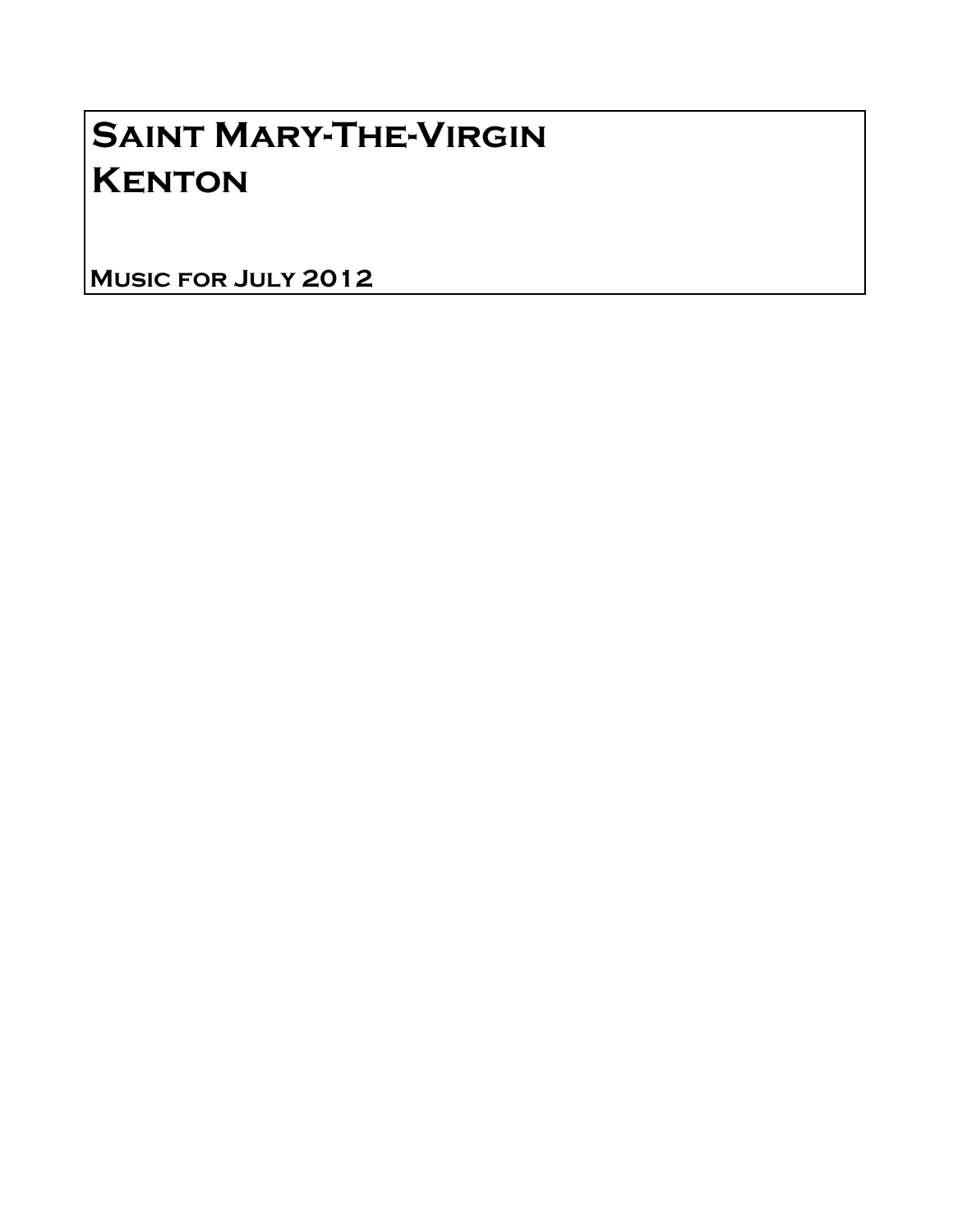#### **29th June SS Peter and Paul - at 9.30am**

| Introit                   | 215 (t434)               | Captains of the saintly band |
|---------------------------|--------------------------|------------------------------|
| <b>Responsorial Psalm</b> | Page 216 - First setting |                              |
| Gradual                   | 359 (t322)               | Fight the good fight         |
| Offertory                 | 216 (t433)               | Disposer Supreme             |
| Communion                 | 277                      | Bread of the world           |
| Recessional               | 372                      | He who would valiant be      |

Setting Merbecke

At communion

## **1st July Ordinary Time XIII**

| Introit                   |            | 324 (Tyrolese) Thine arm, O Lord, in days of old |
|---------------------------|------------|--------------------------------------------------|
| <b>Responsorial Psalm</b> | Page 36    |                                                  |
| Gradual                   | 114 (t476) | Now is eternal life.                             |
| Offertory                 | 440        | Praise to the Lord, the Almighty                 |
| Communion                 | 387        | Jesus, good above all other                      |
| Recessional               | 466        | Thou whose almighty word                         |
|                           | Setting    | Merbecke / Shaw                                  |

At communion Come my way

# **8th July Ordinary Time XIV**

| Introit                   | CH <sub>215</sub>        | God is love: his the care      |
|---------------------------|--------------------------|--------------------------------|
| <b>Responsorial Psalm</b> | Page 133 - First setting |                                |
| Gradual                   | CH133                    | Come, thou long expected Jesus |
| Offertory                 | <b>CH285</b>             | I, the Lord of sea and sky     |
| Communion                 | <b>CH147</b>             | Do not be afraid               |
| Recessional               | <b>CH488</b>             | Mine eyes have seen the glory  |
|                           |                          |                                |
|                           | Setting                  | Merbecke / Belmont Mass        |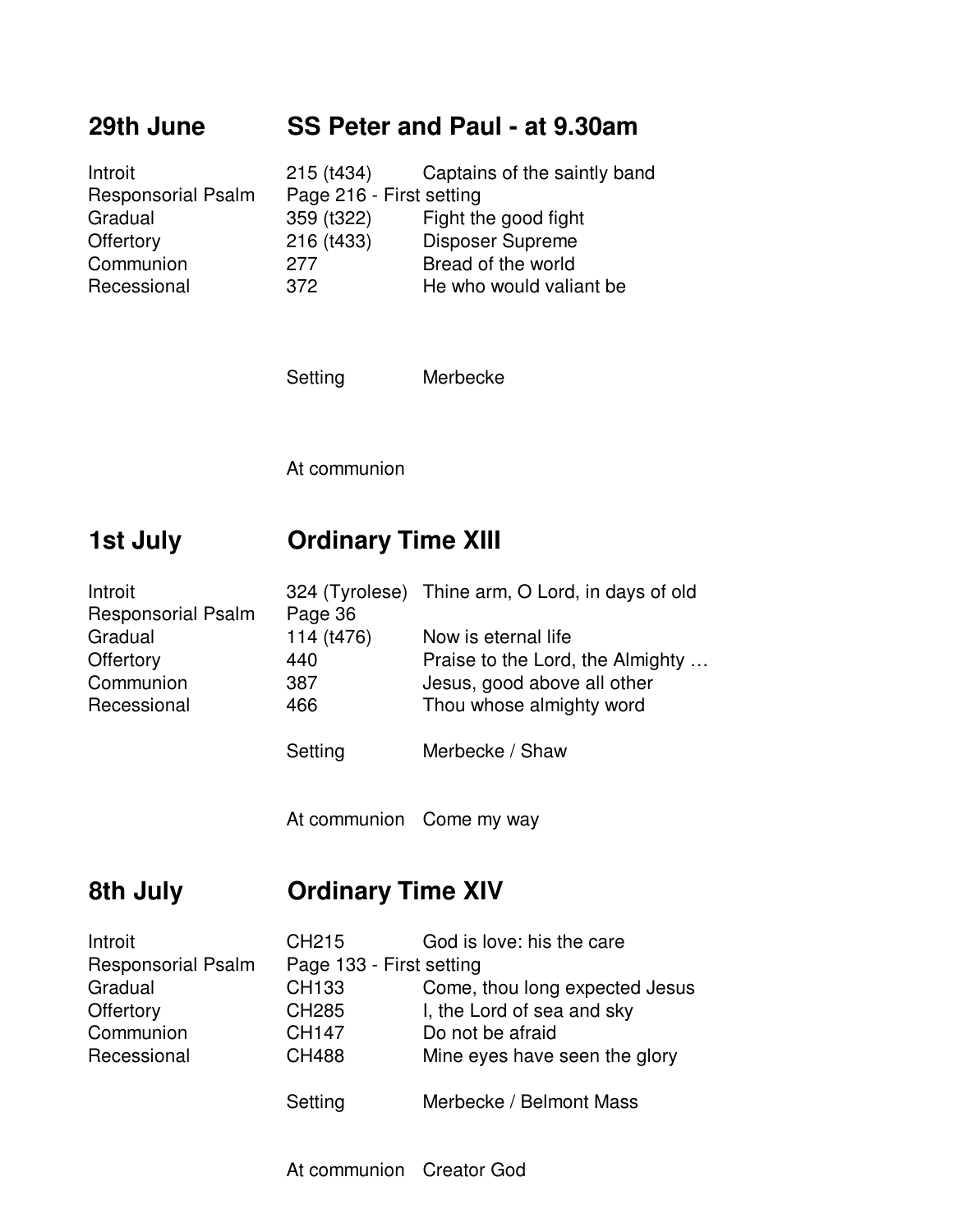# **15th July Ordinary Time XV**

| Introit                   | 436                     | Praise, my soul the King of heaven          |
|---------------------------|-------------------------|---------------------------------------------|
| <b>Responsorial Psalm</b> | Page 75 - First setting |                                             |
| Gradual                   | 357                     | Father, hear the prayer we offer            |
| Offertory                 | 485                     | Thy hand, O God, has guided                 |
| Communion                 | 313                     | Wherefore, O Father, we thy humble servants |
| Recessional               | 468                     | Through the night of doubt and sorrow       |

Setting Merbecke / Belmont Mass

At communion Drop, drop slow tears

## **22nd July Ordinary Time XVI**

| 334     | All people that on earth do dwell      |
|---------|----------------------------------------|
| Page 26 |                                        |
| 463     | Thine for ever! God of love            |
| 302     | O Thou who at thy Eucharist didst pray |
| 282     | Faithful shepherd, feed me             |
| 490     | Judge eternal, throned in splendour    |
|         |                                        |

Setting Frances Bradford / Lourdes Gloria

At communion Like as the hart